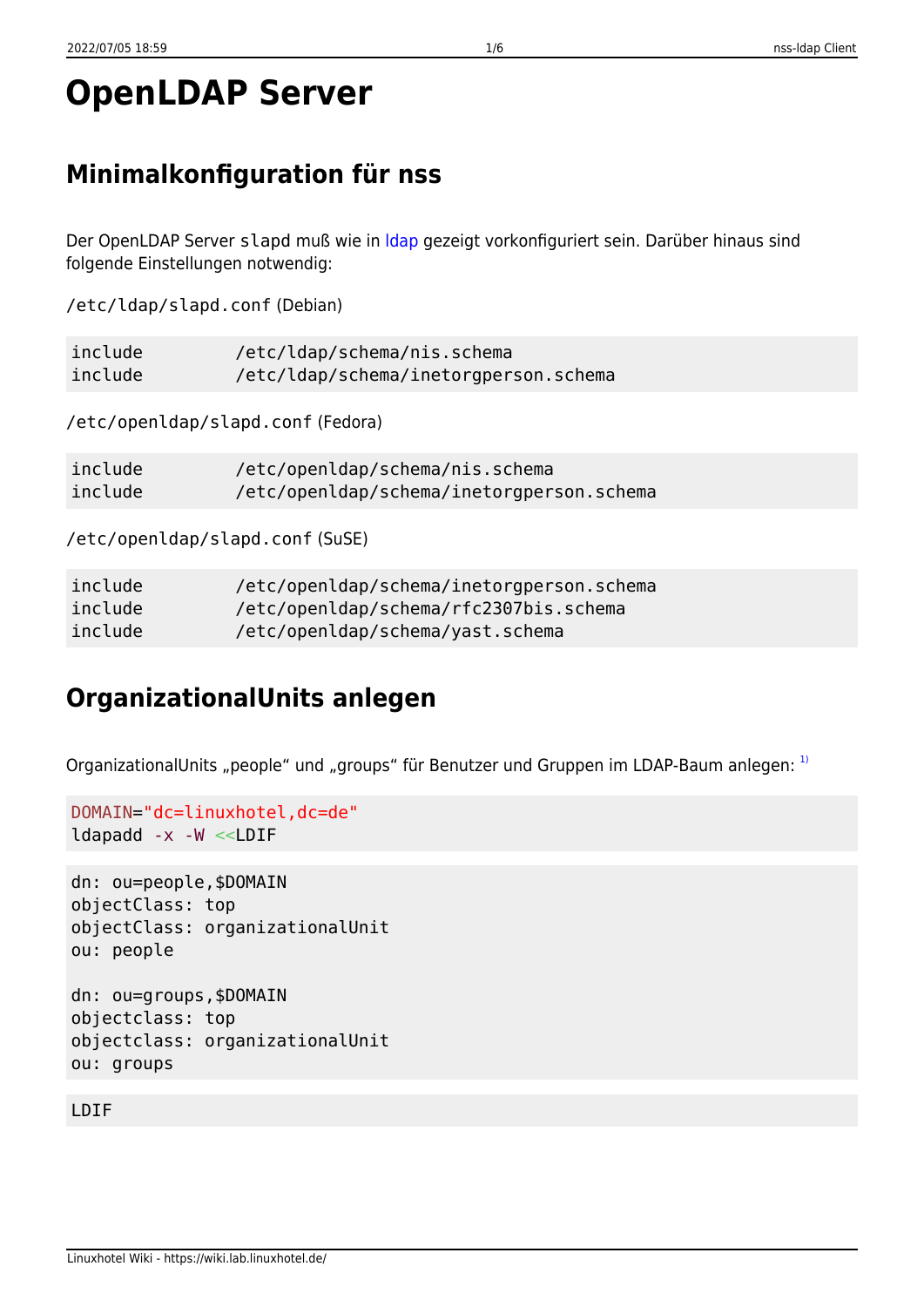### **Gruppe anlegen**

```
DOMAIN="dc=linuxhotel,dc=de"
ldapadd -x -W <<LDIF
```
Debian, RedHat:

dn: cn=ldapusers,ou=groups,\$DOMAIN objectClass: top objectClass: posixGroup gidNumber: 10000 cn: ldapusers

SuSE:

```
dn: cn=ldapusers,ou=groups,$DOMAIN
objectClass: top
objectClass: groupOfNames
objectClass: posixGroup
memberUid: nutzer
member: uid=nutzer,ou=people,$DOMAIN
gidNumber: 10000
cn: ldapusers
```
LDIF

## **Benutzer anlegen**

```
DOMAIN="dc=linuxhotel,dc=de"
USERNAME=nutzer
PASSWORD=$(slappasswd -h '{SSHA}' -s xxx)
```
cat > user.ldif <<LDIF

```
dn: uid=$USERNAME,ou=people,$DOMAIN
objectClass: top
objectClass: posixAccount
objectClass: account
cn: mein nutzer
uid: $USERNAME
uidNumber: 10000
gidNumber: 10000
homeDirectory: /home/$USERNAME
userPassword: $PASSWORD
loginShell: /bin/bash
```
LDIF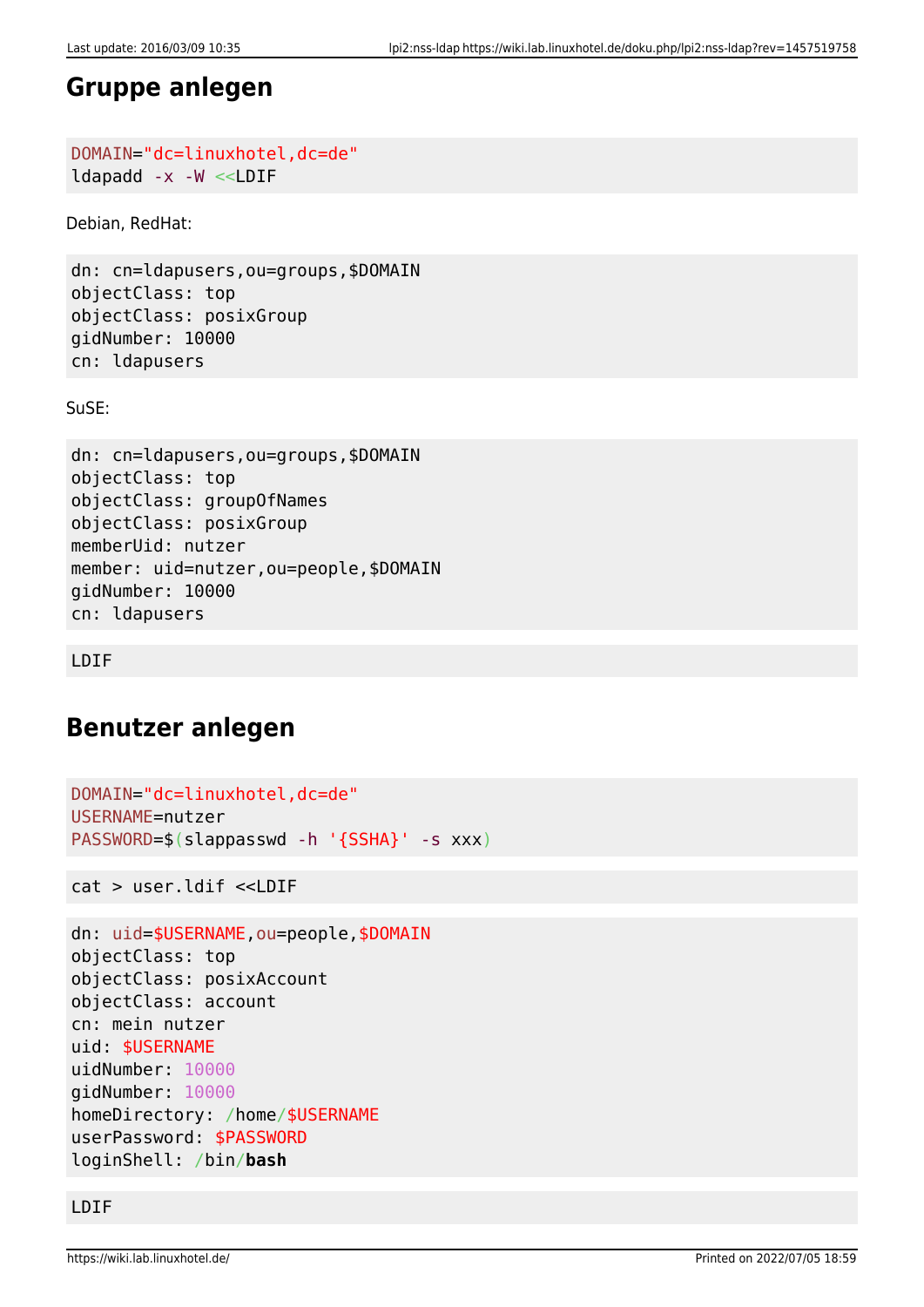ldapadd -x -W -f user.ldif

# **nss-ldap Client**

# **Benötigte Pakete**

Debian:  $^{2)}$  $^{2)}$  $^{2)}$ 

libnss-ldap nscd

SuSE:

nss\_ldap

RedHat:

nss\_ldap

## **Minimalkonfiguration**

Einstellungen über debconf bei Debian:

```
debconf-set-selections <<DEBCONF
```

```
# database requires login
libnss-ldap libnss-ldap/dblogin boolean false
# distinguished name of the search base
libnss-ldap shared/ldapns/base-dn string dc=linuxhotel,dc=de
# LDAP version to use
libnss-ldap shared/ldapns/ldap_version select 3
# LDAP server host address
libnss-ldap shared/ldapns/ldap-server string localhost
# make configuration readable/writeable by owner only
libnss-ldap libnss-ldap/confperm boolean false
```
#### DEBCONF

/etc/libnss-ldap.conf (Debian):

/etc/ldap.conf (SuSE und Fedora):

```
host localhost
base dc=linuxhotel,dc=de
ldap_version 3
```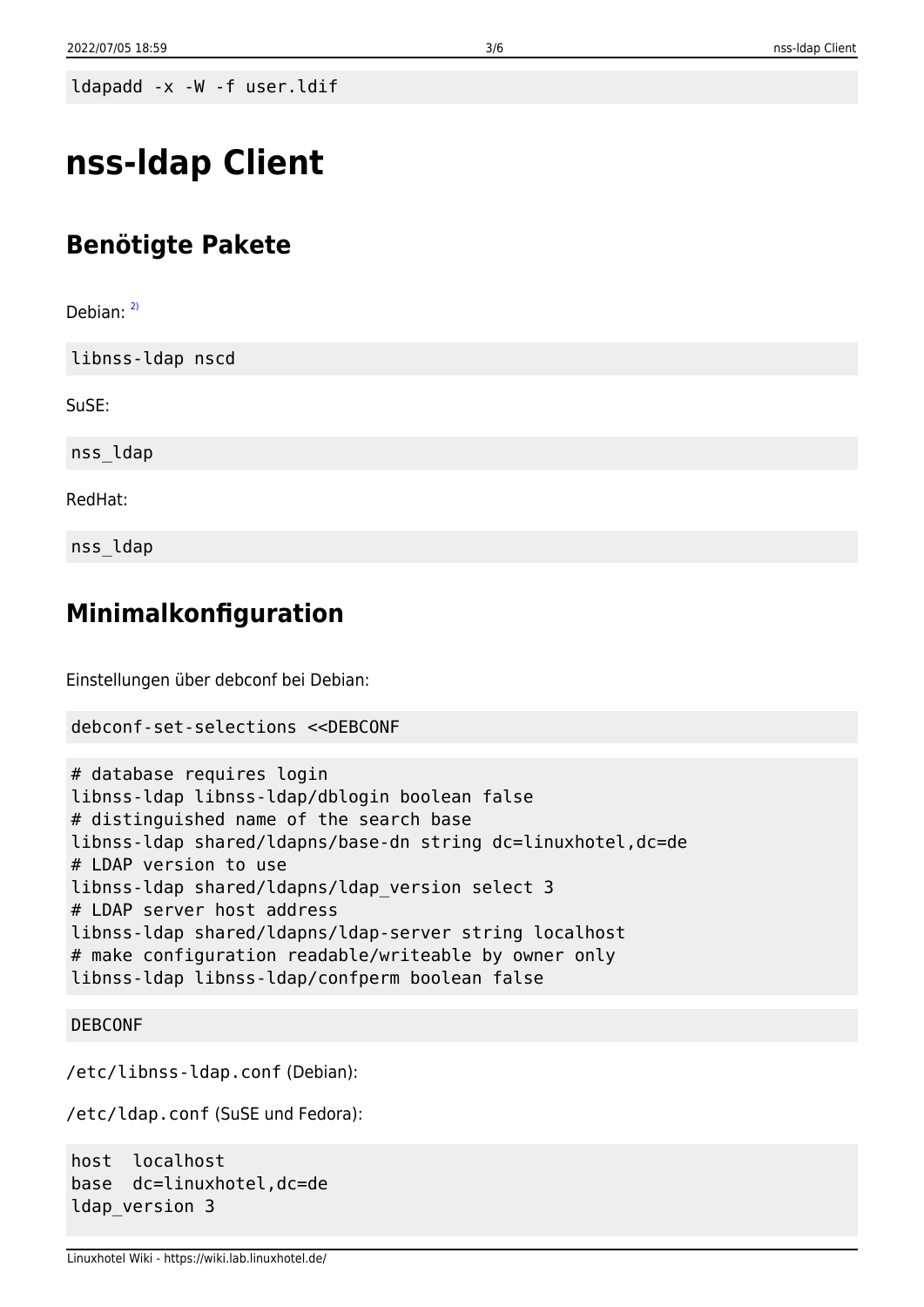#ssl start\_tls

/etc/nsswitch.conf :

| passwd: | files ldap |  |
|---------|------------|--|
| group:  | files ldap |  |
| shadow: | files ldap |  |

oder

| passwd:        | compat |
|----------------|--------|
| group:         | compat |
| shadow:        | compat |
| passwd compat: | ldap   |
| group_compat:  | ldap   |
| shadow_compat: | ldap   |
|                |        |

```
echo '+::::LDAP User::' >> /etc/passwd
echo '+:::' >> /etc/group
echo '+::::::::' >> /etc/shadow
```
### **Testen**

Achtung: evtl. sollte man zum Testen den nscd anhalten:

/etc/init.d/nscd stop

[3\)](#page--1-0)

Benutzeraccounts abfragen:

getent passwd

Gruppen abfragen:

getent group

Als root zum neuen Benutzer wechseln

su - iw

# **Dokumentation & Links**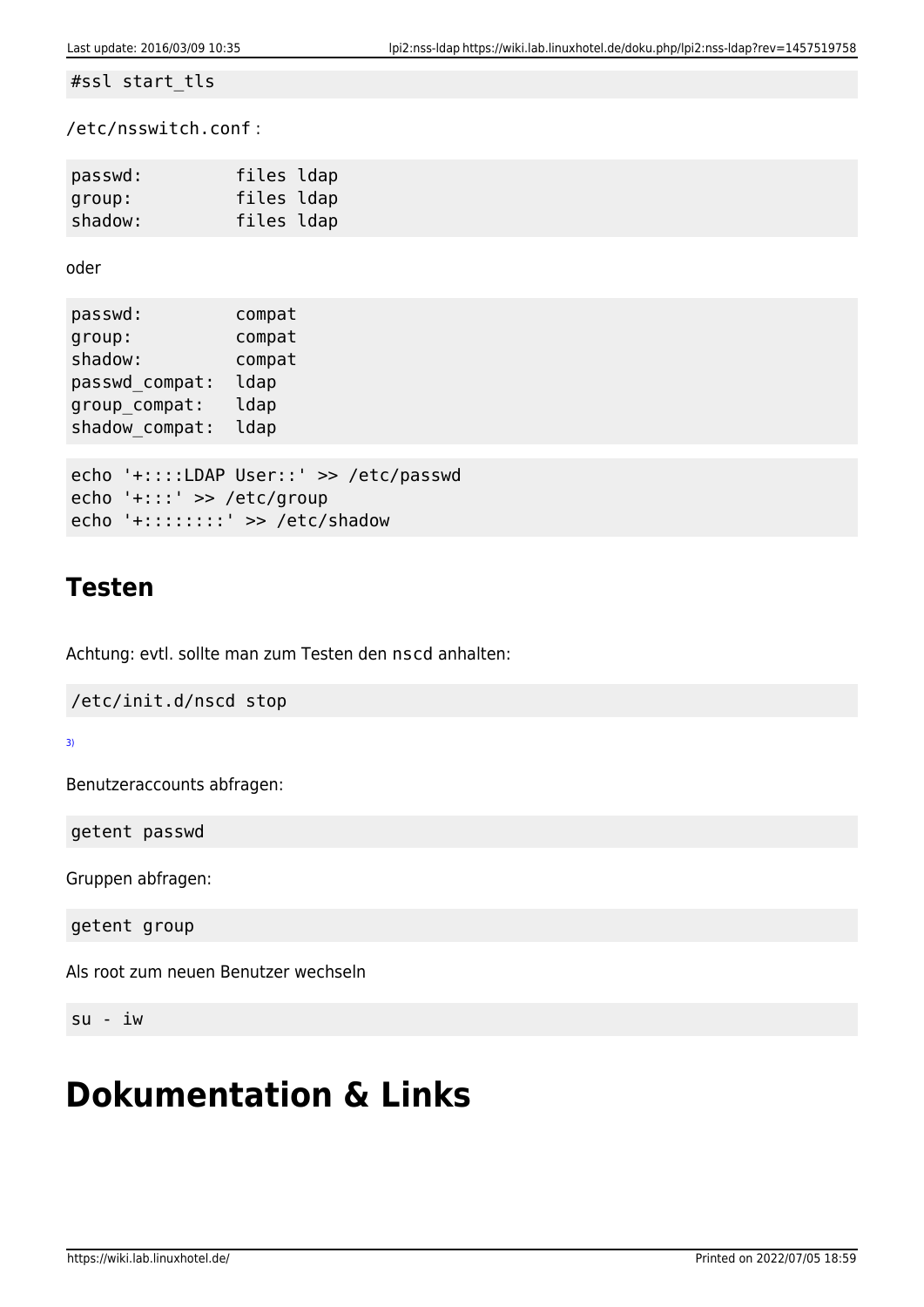# **Passwort ändern**

```
ldappasswd -h ldapserver -D uid=LOGINNAME,ou=People,dc=linuxhotel,dc=de -W -
S
```
# **Migration von Benutzerdaten und mehr**

<http://www.padl.com/OSS/MigrationTools.html>

## **Programme zur Benutzerverwaltung mit LDAP**

- [Directory Administrator](http://diradmin.open-it.org)
- [phpLDAPadmin](http://phpldapadmin.sourceforge.net)
- $\bullet$  [cpu](http://cpu.sourceforge.net)
- <http://lam.sourceforge.net>
- $\cdot$  [gosa](https://gosa.gonicus.de)
- [luma](http://luma.sourceforge.net/)

```
TODO:
```
• Benutzer ohne Passwörter

## **Benutzerverwaltung mit SSSD unter RHEL6**

```
authconfig --disableldaptls --ldapserver=ldap1.example.com --
ldapbasedn="dc=linuxhotel,dc=de" --disablerfc2307bis --enablemkhomedir --
enableforcelegacy --enablesssd --enablesssdauth --updateall
```
# **Webmin - Modul LDAP Useradmin**

SuSE:

http://www.webmin.com

Einstellungen /etc/webmin/ldap-useradmin/config: ( SuSE )

```
auth_ldap=/etc/ldap.conf
login=cn=admin,dc=linuxhotel,dc=de
pass=villa
user_base=ou=people,dc=linuxhotel,dc=de
group_base=ou=groups,dc=linuxhotel,dc=de
base_uid=1000
base_gid=1000
```